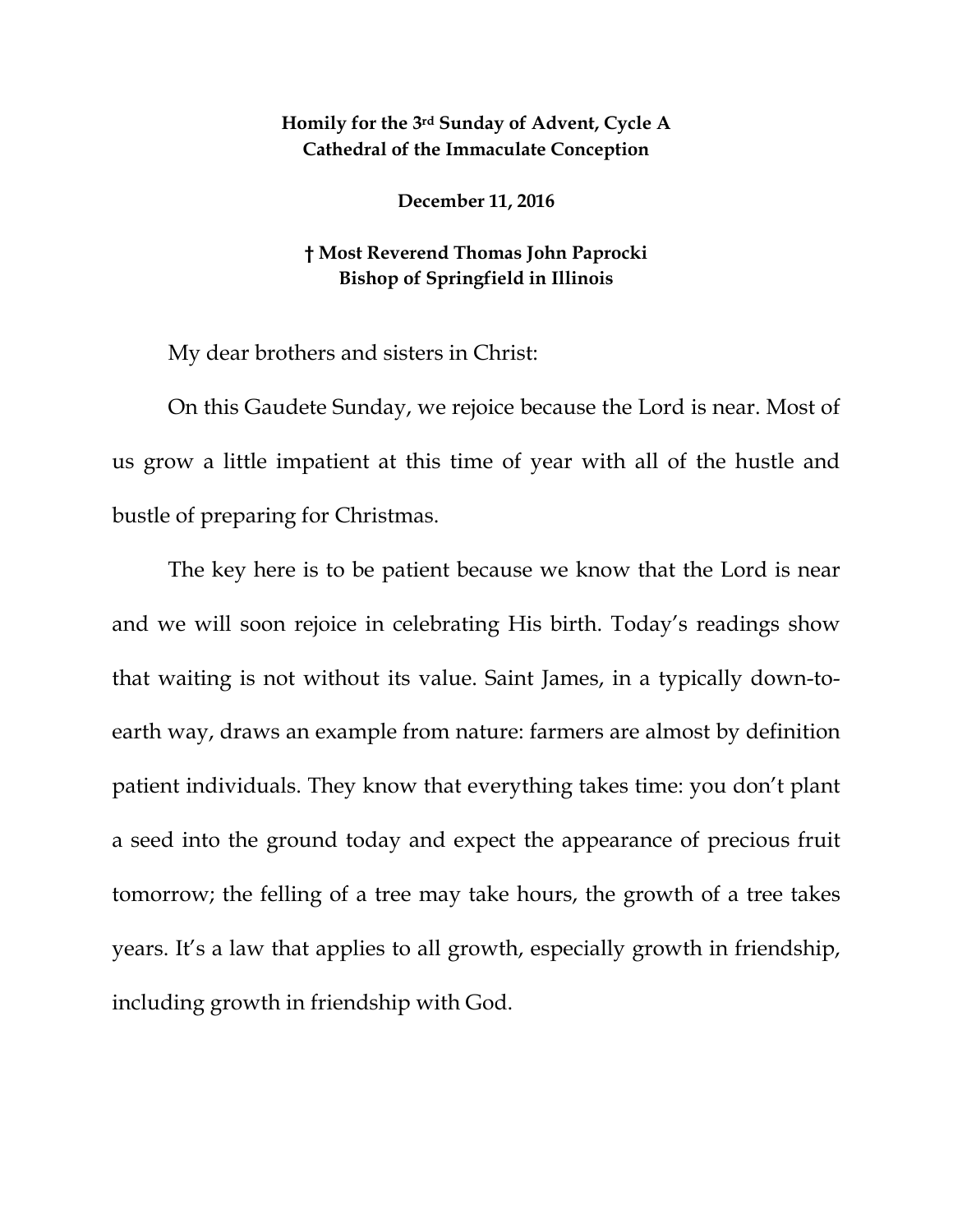Christian waiting is an active rather than a passive affair: while placing all our trust in God, we act as though everything depends on us. Today's readings suggest that there are advantages in this active waiting. It teaches us our limitations, and so makes us alive to our need of God. The prophet Isaiah, speaking to his people in the grim days of exile, assures them that a time is coming when the desert will be transformed into a carpet of flowers and when human disabilities will be healed. While waiting, they must trust in God.

The Gospel suggests that when our waiting includes a genuine openness to God's designs, we often find that our God is a God of surprises. John the Baptist spent his life waiting and preparing for the coming of the Messiah. He continued even when he was languishing in Herod's dark subterranean dungeon. He had always imagined the Messiah would be mighty, and would pass fierce judgement on his enemies. But Jesus was so different. You can sense the anguish in John's voice as he tells his friends to go and ask Jesus: "Are you the one who is to come, or have we got to wait for someone else?" It's as though he is wondering if his whole life has been in vain.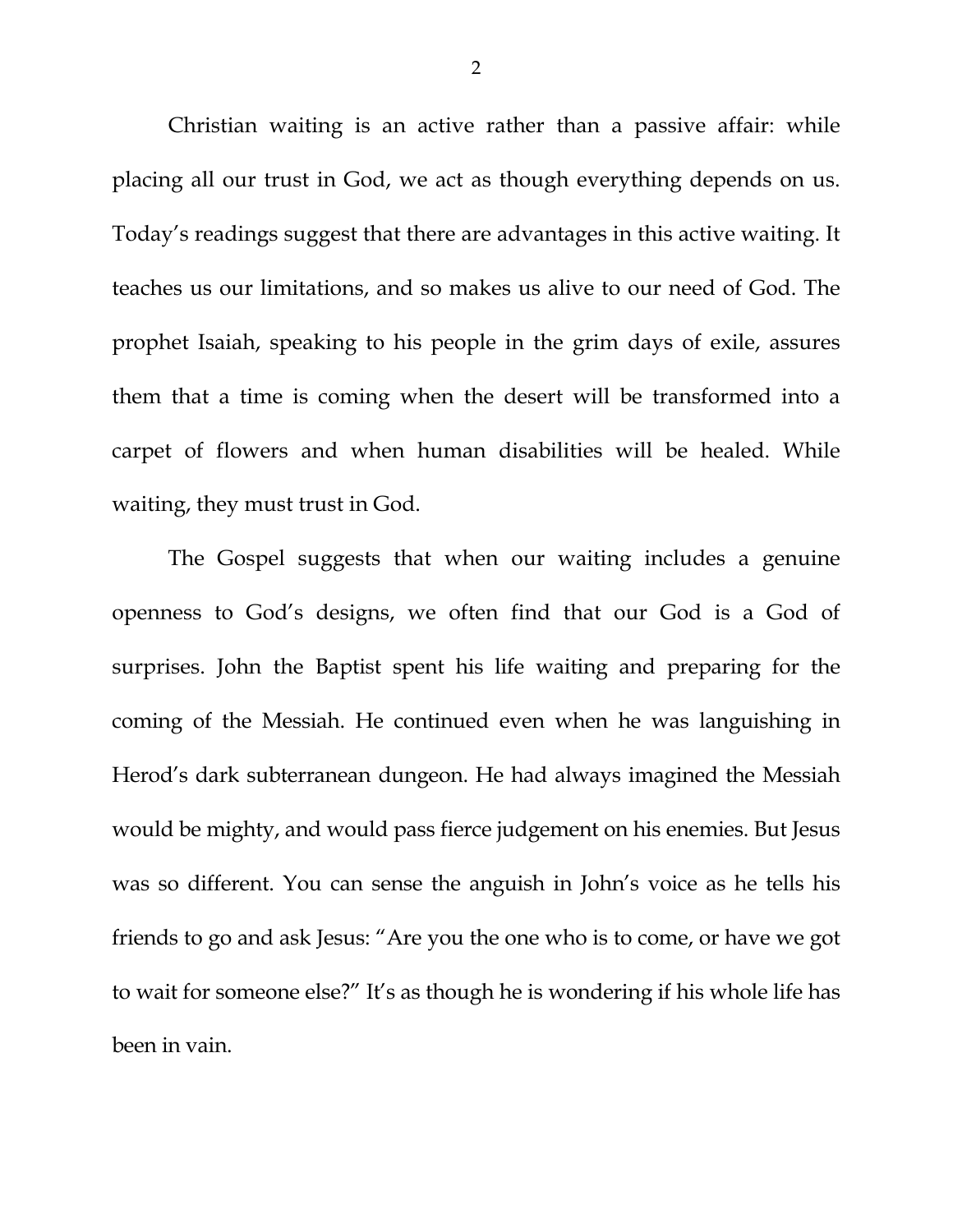Yet even now he seems to preserve a spirit of openness, a readiness to trust in God. The reward is indeed a surprise; his friends bring back startling news: those who are deaf hear, those who are blind see, sick people are healed, "the Good News is proclaimed to the poor." We have seen the fulfilment of those words of Isaiah, they say, we have witnessed God's boundless love at work in Jesus; if he is not our Messiah, then no one ever could be. John's waiting had not been in vain.

Saint John the Baptist is a prominent figure in the Gospel readings of Advent. As he is described in these Gospel passages, John the Baptist comes across as an odd fellow, but then again so were all the prophets in their own unique way. John was the last of the prophets as well as the greatest of all the prophets. So, being the greatest of them, perhaps he was also the oddest of them all.

The Gospels tell us that he was a cousin of Jesus. Our Gospel from last Sunday told us that John was wandering about the desert of Judea preaching, that he wore camel's hair for a tunic and that he lived on a steady diet of locusts. He does seem to be a rather odd cousin for Jesus to have, but I think all of us can admit to having our fair share of odd cousins.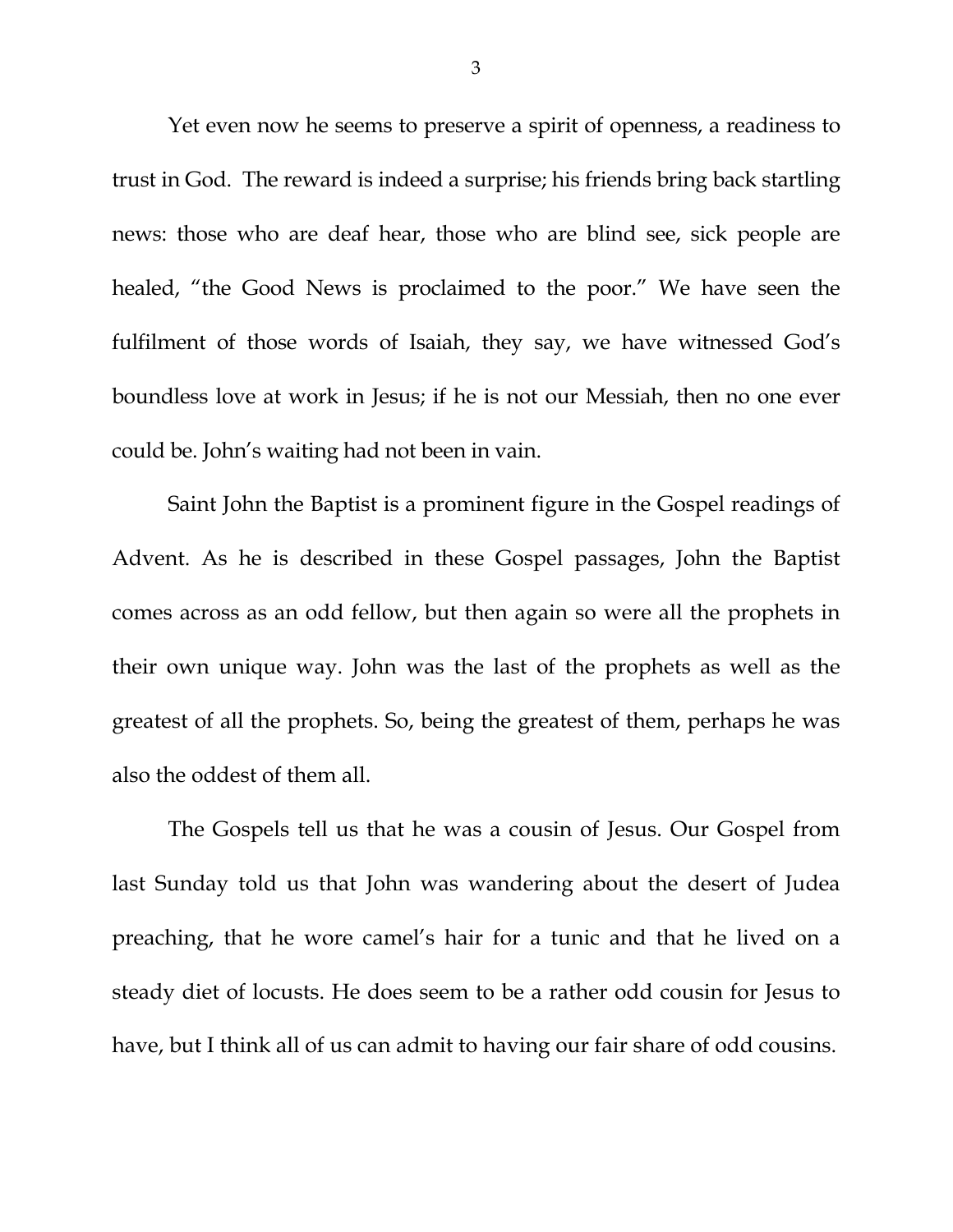So yes John the Baptist was an odd fellow. But what makes him most odd was the message that he came to bring: repent of your sins, turn away from doing wrong.

That message got him in trouble.

Our opening from Matthew's Gospel tells us that John is in prison. We know from Mark's Gospel that John the Baptist challenged Herod for his sinful life, and in response Herod had him arrested and thrown into prison. Mark's Gospel tells us that Herod was perplexed by John. Apparently Herod also found him to be an odd fellow.

John the Baptist seemed so odd because of his message, because he sought the Truth. He seemed odd in the eyes of the world that had lost sight of what was true. He seemed odd to a world that lost sight of what was good. He seemed odd to a world that was preoccupied with sin, that was blinded by sin.

It was to this world that john the Baptist came preaching that God would come to save His people.

John the Baptist became the fulfillment of the prophecy of Isaiah that said, "behold I am sending my messenger ahead of you; He will prepare the way before you."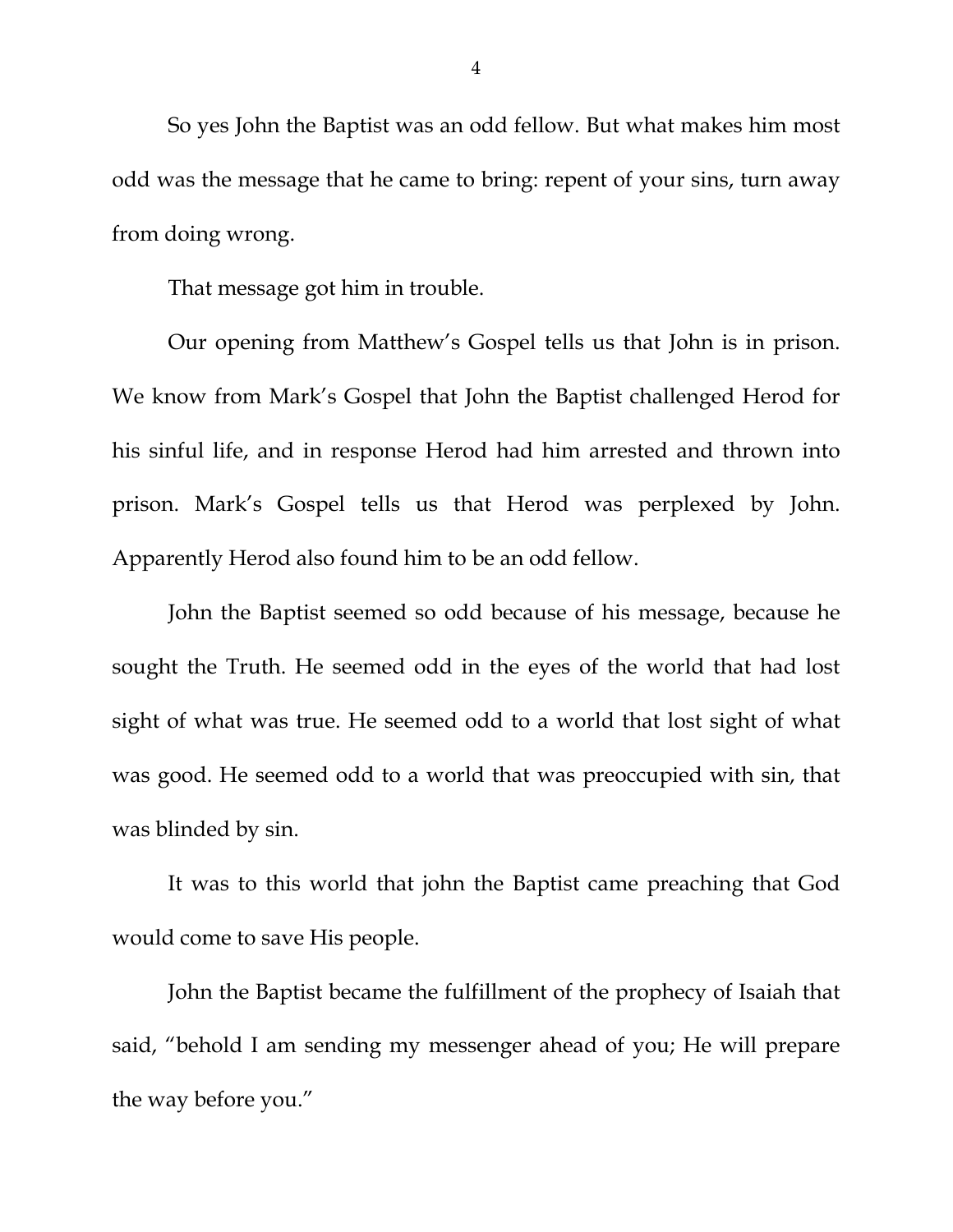St. John the Baptist came to prepare the way for Christ. Christ would be the fulfillment of what was also written in the prophecy of Isaiah from our first reading. Christ is the one about whom it was written: Here is your God, He comes to save you. He will open the eyes of the blind and He will clear the ears of the deaf.

Christ came among us as the Savior to heal us, both body and soul.

When John asked Jesus if He is indeed the one about whom the prophet Isaiah wrote, Jesus responded: go and tell John what you see and hear: the blind regain their sight, the lame walk, the deaf hear, the dead are raised, and the poor have the good news proclaimed to them.

Christ affirmed that He was the one whom Isaiah had foretold and that he was accomplishing all that Isaiah said the savior would do. He came to heal us, to heal us of our greatest affliction, our sins. Christ came to release from our bondage to sin.

Remember that the beginning of the Gospel today opens with John the Baptist in prison. That image of John held captive in prison: that's a perfect image for this Advent season. It's a perfect image all of us.

Just as John was sitting in prison, so too was the whole human race, waiting for the Savior, waiting in bondage, bound, chained by sin, because